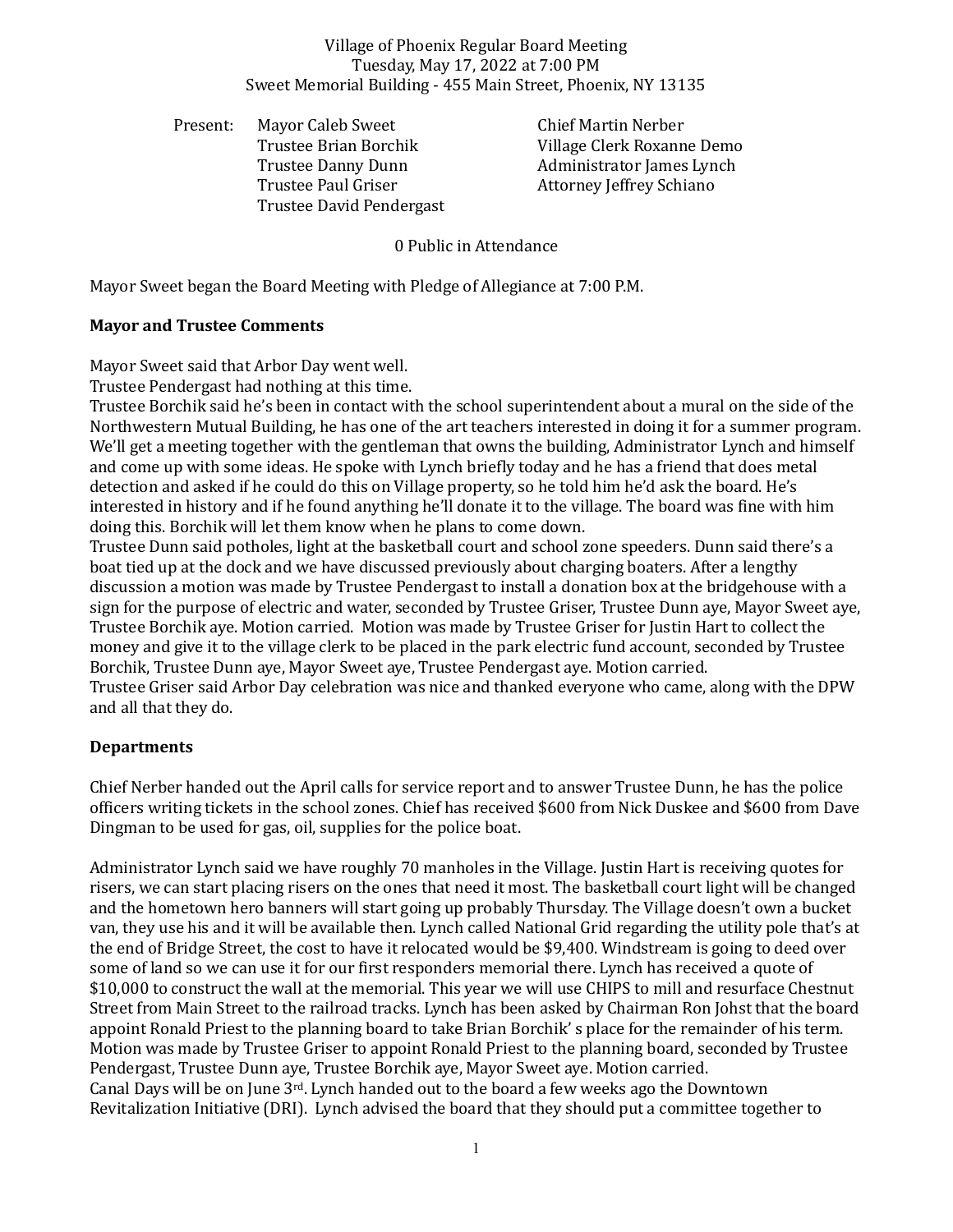discuss what they'd like to see for the Village. The Mayor, Trustee Borchik and Trustee Griser will meet to discuss.

Lynch said that Phoenix Rising received a donation of \$1,000 from Wilkins RV and also a grant from the NYS Canal Tourism for \$1,000.

Lynch asked for authorization from the board to compensate the following employees from the American Rescue Funds received for working during the pandemic. DPW Union employees \$500 each, Village Clerk and Village Deputy Clerk \$500 each, Police Department \$500. Motion was made by Trustee Borchik to approve the bonus and to include Administrative Lynch, seconded by Trustee Griser, Trustee Pendergast aye, Trustee Dunn nay, Mayor Sweet Ave. Motion carried.

Lynch asked about the meeting that was to be scheduled between the liaison to the Police Department and the Mayor and Chief. The meeting is still to be scheduled. A lengthy discussion was had covering the topics of police coverage, the Administrative Chiefs job description and a scope of work for the Chief moving forward. Mayor Sweet said he would schedule a meeting as soon as possible.

Trustee Dunn said he'd like to resign as liaison to the Police Department. The board accepted his resignation. Motion to have Trustee Borchik as the liaison to the Police Department was made by Trustee Pendergast, seconded by Trustee Griser, Mayor Sweet aye, Trustee Dunn abstained. Motion carried.

## **Attorney Comments**

Attorney Schiano updated the board that the Lysander sewer district agreement is being worked on. Administrator Lynch, Village Attorney Schiano, Village engineer Doug Miller, Lysander engineer Al Yager, DPW Justin Hart and Lysander Attorney Anthony Rivizzigno met to discuss the renewal of West Phoenix Contract and additional maintenance opportunities.

## **Abstract**

Abstract #6 dated May 17, 2022 in the amount of \$75,352.83. Trustee Dunn made the motion to approve, general fund vouchers 174-206; water fund vouchers 175-205; sewer fund vouchers 176-206; library fund vouchers 36-39 and trust and agency fund vouchers 35-40, seconded by Trustee Borchik, Trustee Pendergast aye, Mayor Sweet aye. Motion carried.

Motion was made by Trustee Borchik to approve meeting minutes from May 3, 2022 seconded by Trustee Pendergast aye, Trustee Dunn aye, Mayor Sweet aye. Motion carried.

#### **New Business**

Motion to set a public hearing on June 7, 2022 at 6:55pm to consider the MS4 Annual Report was made by Trustee Griser, seconded by Trustee Pendergast, Trustee Dunn aye, Trustee Borchik, Mayor Sweet aye. Motion carried

Facility Use from Julia DeLorenzo for the Henley Pavilion on July 9, 2022 from 12:00-4:00pm for a baby shower. Motion to approve was made by Trustee Griser, seconded by Trustee Pendergast, Trustee Borchik aye, Trustee Dunn aye, Mayor Sweet aye. Motion carried.

Mayor Sweet asked for motion to approve Local Law -1 2022 – Property Maintenance, motion made by Trustee Pendergast, seconded by Trustee Borchik, Trustee Dunn aye, Mayor Sweet aye. Motion carried. Mayor Sweet asked for motion to approve Local Law -2 2022 – Appearance Tickets, motion made by Trustee Griser, seconded by Trustee Borchik, Trustee Pendergast aye, Trustee Dunn aye, Mayor Sweet aye. Motion carried.

Motion was made by Trustee Pendergast to adjourn the regular meeting at 8:23pm, seconded by Trustee Borchik, Trustee Dunn aye, Mayor Sweet aye. Motion carried.